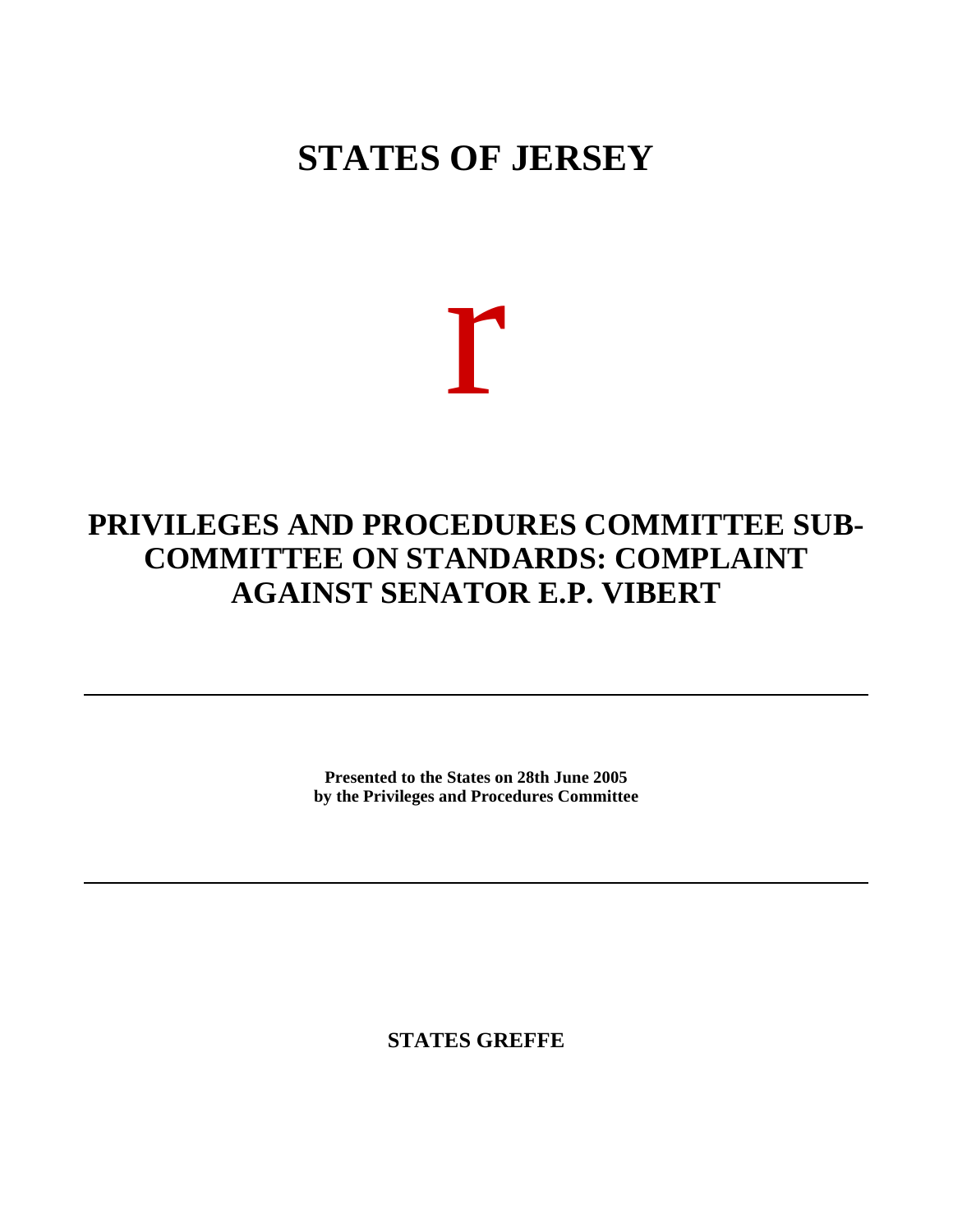#### **FOREWORD**

On 25th April 2005, the Policy and Resources Committee submitted a complaint to the Privileges and Procedures Committee in connexion with an article posted on the website <www.tedvibert.com>. The article in question was entitled, 'The Bus Enquiry will finally decide who is to blame for the fiasco'. The Privileges and Procedures Committee elected to form a Sub-Committee on Standards to investigate the complaint in accordance with both the draft Code of Conduct for Elected Members of the Assembly (Projet No. P.32/2003 refers), and with specified terms of reference as determined by the Committee.

The Sub Committee consisted of the following Members –

 Deputy R.G. Le Hérissier of St. Saviour (Chairman), Deputy C.H. Egré of St. Peter, and Constable G.W. Fisher of St. Lawrence.

Three meetings of the Sub-Committee were held between 17th and 26th May. During the course of its investigations it met with, and received oral submissions from, Senator E.P. Vibert.

On 9th June 2005 the Privileges and Procedures Committee received and considered the Sub-Committee's report. It concluded that the findings were objective, rational and well-judged. Accordingly, and although it invited the Sub-Committee to consider several minor revisions to the wording of its report (which have since been accepted by the Sub-Committee), the Committee endorsed the conclusions reached. Having studied the report in detail, the Committee wishes to draw to the attention of the Assembly to the following observations –

- (a) that any States Member publishing an article in any media format should ensure that the information contained therein is –
	- (i) accurate,
	- (ii) not offensive or discourteous to any civil servant or States Member, and
	- (iii) does not specifically refer to any civil servant by name;

(b) that States Members should avoid speculating on the outcome of any public enquiry until such time as the findings of that enquiry have been made public; and

(c) that Members should not assume that information broadly similar, but not identical, to that which has been presented in written or oral form to a Committee of Inquiry is covered by privilege when published elsewhere.

On the matter of accuracy, the Committee expressed concern with regard to the format used by Senator E.P. Vibert in the section of his article referred to as an 'excerpt' of a meeting that allegedly took place on 8th January 2004. While the Privileges and Procedures Committee accepts that no evidence was found of any deliberate intention on the part of Senator E.P. Vibert to mislead readers, the Committee considered that the aforementioned section was an unfortunate misconstruction of information given by the Senator to the Committee of Inquiry into the Tender Process and Award of the Bus Contract that gave an inaccurate impression of its evidential quality.

The Privileges and Procedures Committee understands that Senator Edward Vibert has already removed the offending article from <www.tedvibert.com>. It nevertheless invites the Senator to take greater care when adding any new material to his website. In particular, he should ensure that any future articles are fully compliant with paragraphs (a) and (b) above and that he is mindful of the limitations of parliamentary privilege. On a more general note, the Privileges and Procedures Committee continues to encourage all elected Members to adhere to the draft Code of Conduct and to maintain appropriate standards of behaviour whilst in Public Office.

The final report of the Sub-Committee is attached, and the Privileges and Procedures Committee would like to thank Deputy Egré and Constable Fisher for their assistance.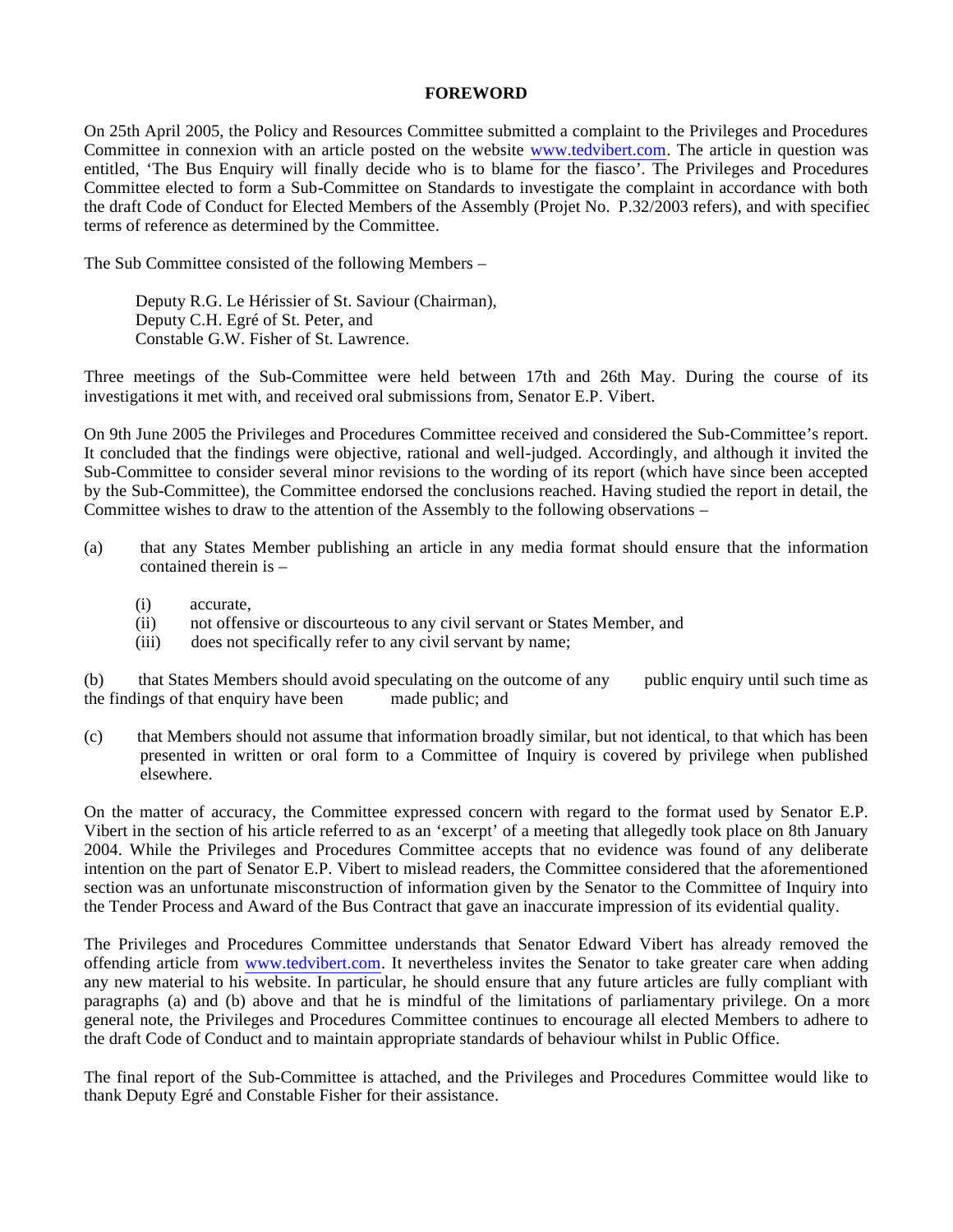#### **Privileges and Procedures Committee Sub-Committee on Standards**

#### **Complaint – www.tedvibert.com**

This report outlines the findings of the Sub-Committee on Standards in connection with the complaint made by the Policy and Resources Committee to the Committee concerning the article, posted on the website <www.tedvibert.com>, on the Committee of Inquiry into the Tender and Award of the Bus Contract.

#### **TERMS OF REFERENCE**

The terms of reference for the investigation of the complaint were as follows –

- (a) to establish whether the alleged publication by Senator E.P. Vibert of the said article was in contravention of the draft Code of Conduct for Elected Members of the Assembly;
- (b) to establish whether the alleged publication by Senator E.P. Vibert of the said article was in contravention of Projet No. P.68/2005, as adopted by the Assembly on 5th April 2005; and,
- (c) to establish whether the alleged publication by Senator E.P. Vibert of the said article pre-empted or prejudiced, or was intended to pre-empt or prejudice, the outcome of the Committee of Inquiry into the Tender and Award of the Bus Contract.

#### **METHOD**

The Sub-Committee met on 3 occasions between 17th and 26th May to consider the complaint.

On the matter of evidence gathering, the Sub-Committee reviewed the article as posted on <www.tedvibert.com>. Individual members reviewed relevant Committee of Inquiry transcripts in order to establish whether the allegations made in the article mirrored those which had been made to the Committee of Inquiry. Enquiries were made of the Clerk to the Committee of Inquiry in order to clarify the status of the evidence as given by Senator E.P. Vibert. Advice was sought from the Corporate HR Director – Policy and Employee Development on the matter of whether civil servants were permitted to respond to public criticism. Finally the Sub-Committee elected to meet with Senator E.P. Vibert and record his views in connexion with the complaint.

#### **FINDINGS**

- 1. The Sub-Committee found that Senator E.P. Vibert had breached the draft Code of Conduct by framing and publishing a series of allegations concerning the competence and integrity of 2 senior civil servants, whom he had elected to refer to by name, in terms which were discourteous and disrespectful.
- 2. The Sub-Committee found that Senator E.P. Vibert had contravened Part 1(b) of Projet No. P.68/2005. Although it was acknowledged that the Senator's views were based on extensive research, it was clear to the Sub-Committee that his allegations remained unsubstantiated until such time as the Committee of Inquiry had reported its findings and had declared whether it agreed with the Senator's assessment. Nevertheless, Senator E.P. Vibert was considered to have complied with the requirement to go through the 'appropriate channels' by virtue of his having reported the allegations to the Committee of Inquiry.
- 3. On the question of pre-emption of the Committee of Inquiry, the Sub-Committee considered that it was for the Committee of Inquiry to determine whether its work had been compromised. Nevertheless, Members were expected to refrain from speculation in connexion with the outcome of any Committee of Inquiry.